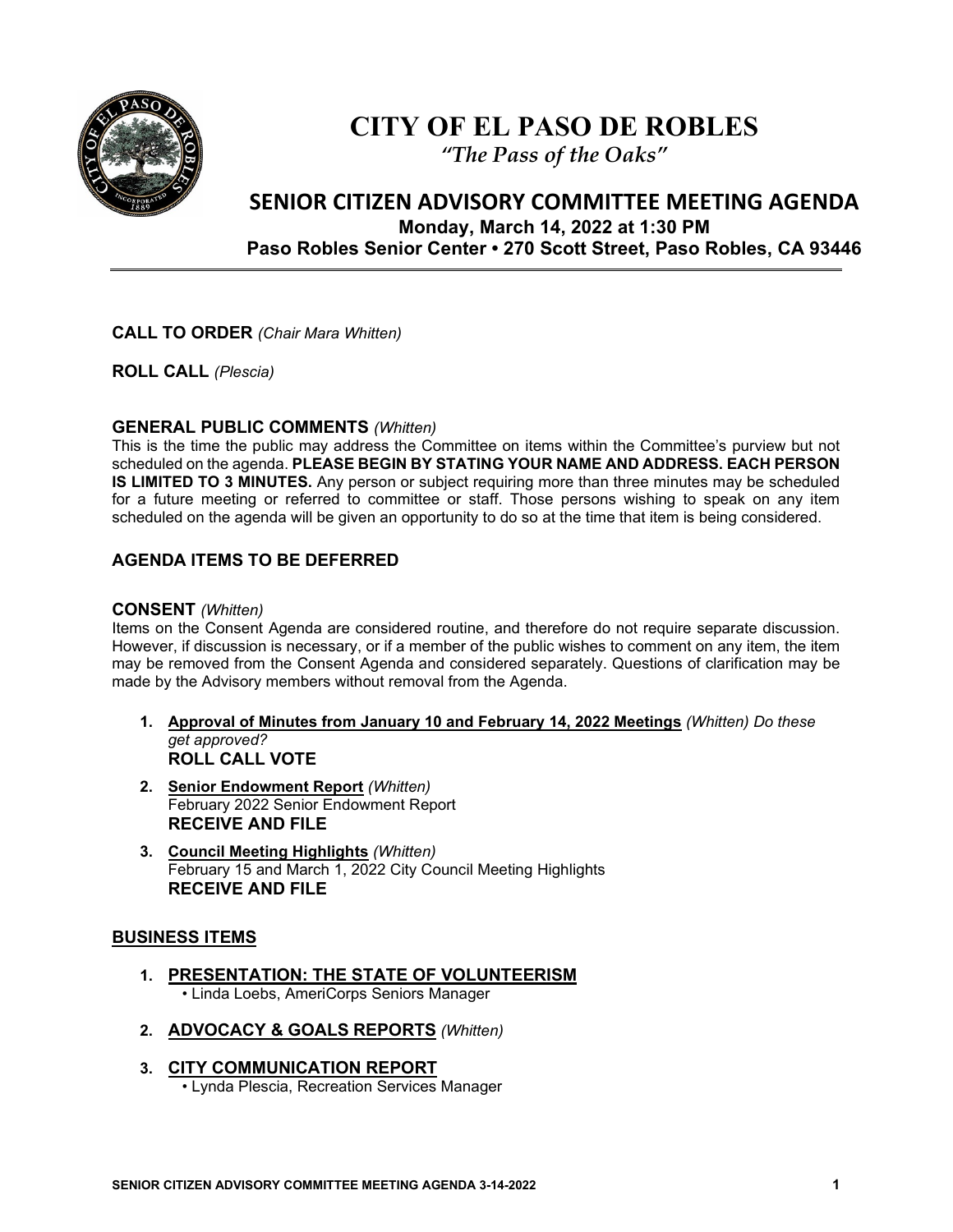#### **4. COUNCILMEMBER REPORT**

- Steve Gregory
- John Hamon

#### **5. SENIOR VOLUNTEER SERVICES REPORT**

- Alexis Okumura
- Micki Wright

#### **COMMISSIONER COMMENTS**

#### **ATTACHMENTS**

- 1. SCAC January 10 and February 14, 2022 Minutes
- 2. February 2022 Senior Endowment Report
- 3. February 15 and March 1, 2022 City Council Meeting Highlights

#### **ADJOURNMENT ROLL CALL VOTE**

Next Regular Senior Citizen Advisory meeting - 1:30 p.m. on Monday, April 11, 2022.

Any writing or document pertaining to an open session item on this agenda, which is distributed to a majority of the Committee after the posting of this agenda, will be available for public inspection at the time the subject writing or document is distributed. The writing or document will be available for public review at City Hall bulletin board and posted on the City's web site at

http://www.prcity.com.government/agenda-dir.asp. All persons desiring to speak on an agenda item are asked to fill out Speaker Information Cards and place them at the staff table prior to public discussion of that item. Each individual speaker will be limited to a presentation total of three (3) minutes per item. **AMERICANS WITH DISABILITIES ACT**. Any individual, who because of a disability needs special assistance to attend or participate in this meeting, may request assistance by contacting the City Clerk's office (805) 237-3960. Whenever possible, requests should be made four (4) working days in advance of the meeting.